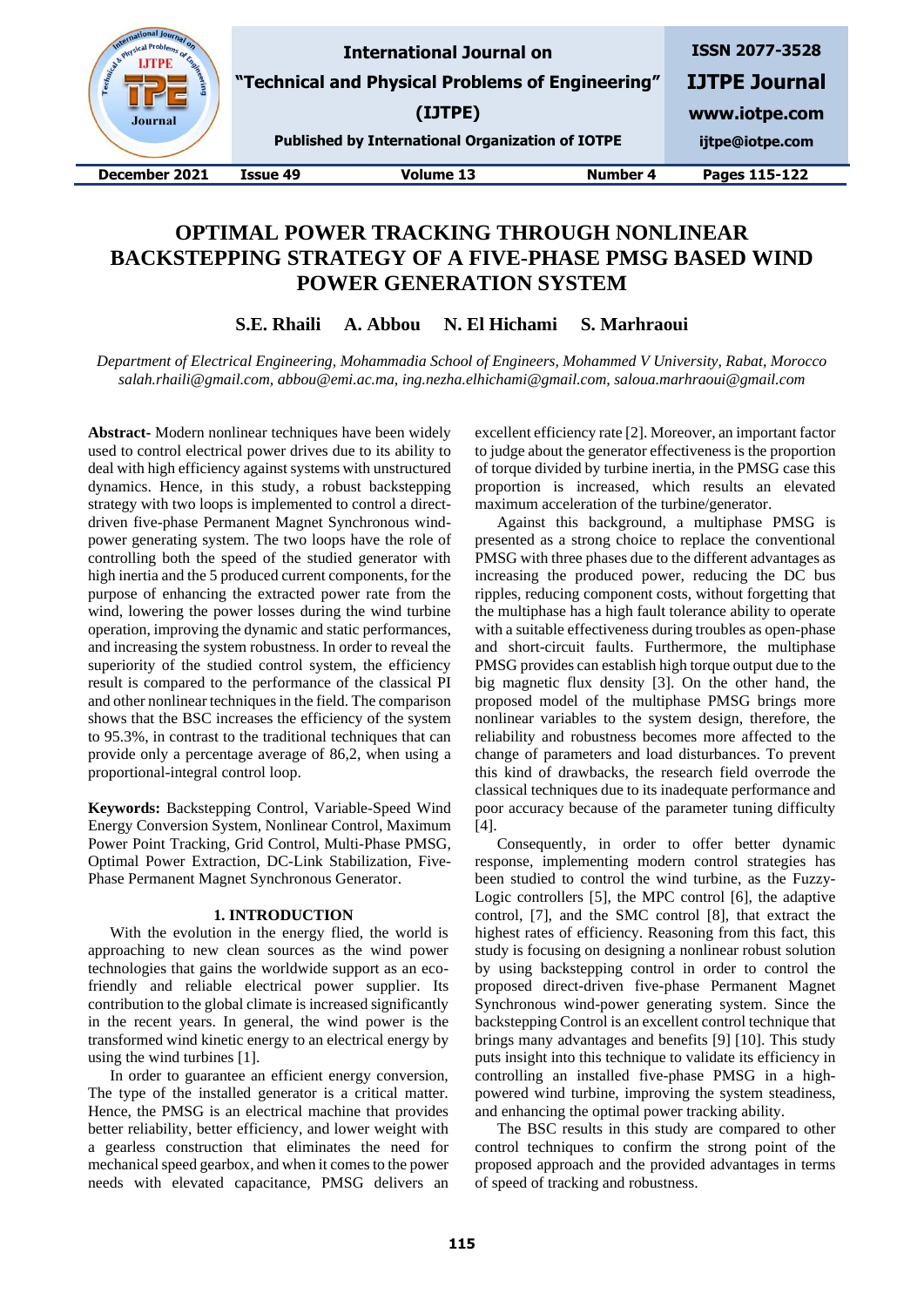This paper is presented in the form of six sections: 1st section gives a general introduction. Second Section provides the general system proper model. Section 3 details with the generator side control by constructing the suggested backstepping control laws, with an overall analysis to ensure a high rate of accordance connecting the speed loop and current loop, since the proposed generator contains several variables and an extended number of phases compared to the conventional 3-phase generator. Forth Section displays the grid side converter control. Section 5 brings a detailed discussion the collected results. The final section concludes the study.

## **2. DESIGNING OF WECS**

In this paper, a variable wind turbine that is coupled by a five-phase PMSG is interconnected with the utility grid by using two high power converters and resistor–inductor circuit network, in order to guarantee DC-link stabilization and an optimal power injection into the utility.

#### **2.1. Architecture of the variable wind turbine**

By operating the wind turbine under the wind effect, a mechanical energy is produced, it is assigned in this study by the following equation [11]:

$$
P_{tr} = \frac{1}{2} \cdot \rho A V_w^3 \cdot C_p(\beta \lambda)
$$
\nwhere,

\n
$$
(1)
$$

 $C_p$  is the power coefficient,

 $\lambda$  is the tip speed ratio (*TSR*) that equals  $\lambda = R \omega_m / V_w$ 

 $\rho$  is the atmospheric density,

 $V_w$  is the velocity of the wind,

*A* is the Sweep Area of Turbine Blades

 $\beta$  is the pitch angle

The turbine mechanical torque is expressed as [11]:  

$$
T_m = P_m / \omega_m
$$
 (2)

# **2.2. Five-Phase PMSG Modeling**

Applying the expanded Park's Transformation, the daxis & q-axis vectors of the five-five PMSG voltages is

stated in the synchronous frame as [8] [12]:  
\n
$$
\begin{bmatrix}\nV_{d1} \\
V_{q1} \\
V_{q2}\n\end{bmatrix} = [R_s] \begin{bmatrix}\ni_{d1} \\
i_{d1} \\
i_{d2}\n\end{bmatrix} + \begin{bmatrix}\nL_{d1} \frac{d\psi_{d1}}{dt} - \omega_e \psi_{q1} \\
L_{q1} \frac{d\psi_{q1}}{dt} + \omega_e \psi_{d1} \\
L_{d2} \frac{d\psi_{d2}}{dt} - 3\omega_e \psi_{q2} \\
L_{q2} \frac{d\psi_{q2}}{dt} + 3\omega_e \psi_{d2}\n\end{bmatrix}
$$
\n(3)

where,  $V_{d1}$ ,  $V_{q1}$ ,  $V_{d2}$ ,  $V_{q2}$  are the stator voltages,  $i_{d1}$ ,  $i_{q1}$ ,  $i_{d2}$ ,  $i_{q2}$  are the dq-axis current components,  $R_s$  is the stator resistance,  $\psi_{d1}$ ,  $\psi_{q1}$ ,  $\psi_{q2}$ ,  $\psi_{d2}$  express the dynamics of the flux linkage in the generator stator,  $L_{dq12}$  is the inductances,  $\omega_e$  defines the machine electrical speed.

Considering the uniform-airgap of the PMSG in this study, then  $L_d = L_q = L_s$ , therefore, the components of flux-linkage are set as the following :

$$
\begin{cases}\n\psi_{d1} = L_d i_{d1} + \psi_{pm} \\
\psi_{q1} = L_q i_{q1}\n\end{cases}
$$
\n(4)  
\n
$$
\begin{cases}\n\psi_{d2} = L_d i_{d2} \\
\psi_{q2} = L_q i_{q2}\n\end{cases}
$$
\n(4)

where,  $\psi_{pm}$  is the rotor permanent magnet flux-linkage.

The mechanical dynamics of the studied machine can be formulated as [11]:

$$
\dot{\omega}_m = \frac{T_e}{J} - \frac{T_m}{J} - \frac{f \omega_m}{J} \tag{5}
$$

where,

*f* express coefficient of friction.

*T<sup>m</sup>* express Mechanical torque.

*J* express Rotational Inertia.

The designed five-phase PMSG electromagnetic torque can be indicated by the following [10]:

$$
T_e = \frac{5}{2} p \left[ \psi_{d1} i_{q1} - \psi_{q1} i_{d1} + 3 \psi_{d2} i_{q2} - \psi_{q2} i_{d2} \right]
$$
 (6)

By setting  $i_{d1}$ ,  $i_{d2}$ , and  $i_{q2}$  to zero, the third harmonic current component and Joule losses can be removed. Then, the electromagnetic torque can be assigned as:

$$
T_e = 5/2p \mathcal{W}_{pm} i_{q1} \tag{7}
$$

where,  $(p)$  is the number of poles.

# **3. GENERATOR SIDE BACKSTEPPING CONTROL**

#### **3.1. Control Overview**

 The overall approach to control the proposed wind turbine is shown in Figure 1. The essential goal of generator side converter control is guaranteeing the maximum power tracking  $(P_m)$  when the turbine is exposed to a variable wind profile. Hence, the five-phase PMSG is controlled to reach the optimal characteristics, through manipulating the turbine and drive it toward the Power Coefficient peak  $(C_{p \max} = 0.48)$ .

To reach this characteristic, (TSR) is controlled to be fixed around the optimal rate  $(\lambda_{opt} = 8.1)$ . Figure 2 details the relationship that connects ( $C_p$ ) & (TSR).

The generator optimal velocity is determined as:  $\omega_{m\_opt} = \lambda_{opt} V_w / R$ (8)

Hence, the rated produced power using the wind turbine can be written as:

$$
P_{tr_{\text{max}}} = \frac{1}{2} \cdot \rho \cdot S \cdot \left(R \cdot \frac{\omega_{m_{\text{opt}}}}{\lambda_{opt}}\right)^3 \cdot C_{p \text{max}} \tag{9}
$$

The integred five-phase PMSG in this study is the key component in WECS for converting the mechanical power to an electrical power, for its many beneficial features in contrast to the classical synchronous machine.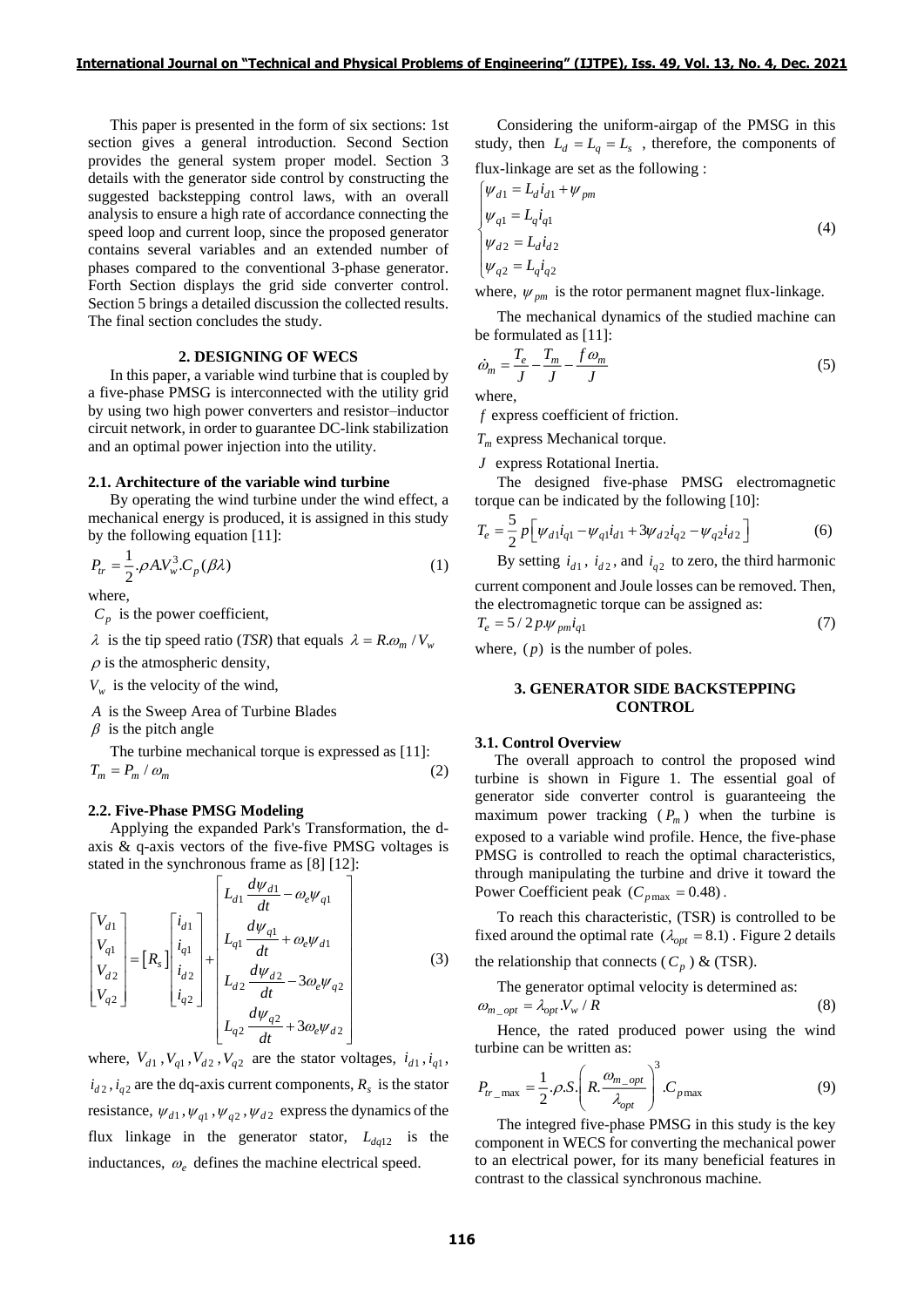

Figure 1. System control configuration [8]



Figure 2. Function curve connecting  $C_p$  and *TSR* ( $\lambda$ ) [8]

With the aim to control the studied multiphase generator, two loops are considered, the 1st loop has the role of controling the rotor speed and ensure that it pursues the optimal reference at that time. The output of the first loop is used to define the virtuel control. Thereafter, the second loop had the role of controlling the four dq- axis current elements of the five-phase PMSG by generating the voltage vectors references as the real controls of the generator side converter.

#### **3.2. Backstepping Control Strategy**

BSC approach is conditional on Lyapunov stability approach, with multistep construction, at each step, a virtuel references is constructed for the next step as stabilizing function and the convinient Lyapunov candidate is then produced to validate the stability of the system, the operation extend til the final command function is determined

# **Step 1: Designing Speed Loop Based Backstepping Technique**

With the objective to achieve an optimal speed control, the tracking error in Equation (10) must be vanished rapidly from every starting point.

$$
e_{\omega} = \omega_{m\_opt} - \omega_m \tag{10}
$$

where,  $(\omega_{m\_opt})$  is the reference speed, and  $(\omega_m)$  is the estimated actual speed.

By using Equations (5) and (7), then the speed error dynamics is formulated as:

$$
\dot{e}_{\omega} = \dot{\omega}_{m\_opt} - \dot{\omega}_m = -\frac{1}{J} \left[ -f \omega_m + T_m - \frac{5p\psi_{pm}}{2} i_{q1} \right] \quad (11)
$$

The Lyapunov function is selected to ensure the system stabilization as [13]:

$$
V_1 = \frac{1}{2} e_{\omega}^2
$$
 (12)

The time derivative of Lyapunov candidate in Equation (12) is expressed as:

$$
\dot{V}_1 = e_{\omega} \dot{e}_{\omega} = -k_{\omega} e_{\omega}^2 + \n+ \frac{e_{\omega}}{J} \left[ -T_m + f \omega_m + k_{\omega} J e_{\omega} + \frac{5 p \psi_{pm}}{2} i_{q1} \right] \nwith k_{\omega} > 0
$$
\n(13)

In conformity with Lyapunov stability condition, the derivative of  $V_1$  must fulfill a negative value, to guarantee the convergence of tracking error to zero. Therefore, the currents  $i_{d1,2}$  and  $i_{q1,2}$  are considered as the virtual system inputs. Therefore, virtual control input  $i_{q1}$  is formulated as

$$
i_{q1}^{*} = \frac{2}{5p\psi_{m}} \Big[ T_{m} - f \omega_{m} - k_{\omega} J e_{\omega} \Big]
$$
 (14)

Thus, the time derivative of Lyapunov candidate becomes as:

$$
\dot{V}_1 = e_{\omega} \dot{e}_{\omega} = -k_{\omega} e_{\omega}^2 < 0 \tag{15}
$$

Consequently, the global asymptotic stability condition of the backstepping tracking control is reached using the designed dynamic rule  $i_{q1}^*$  in Equation (14).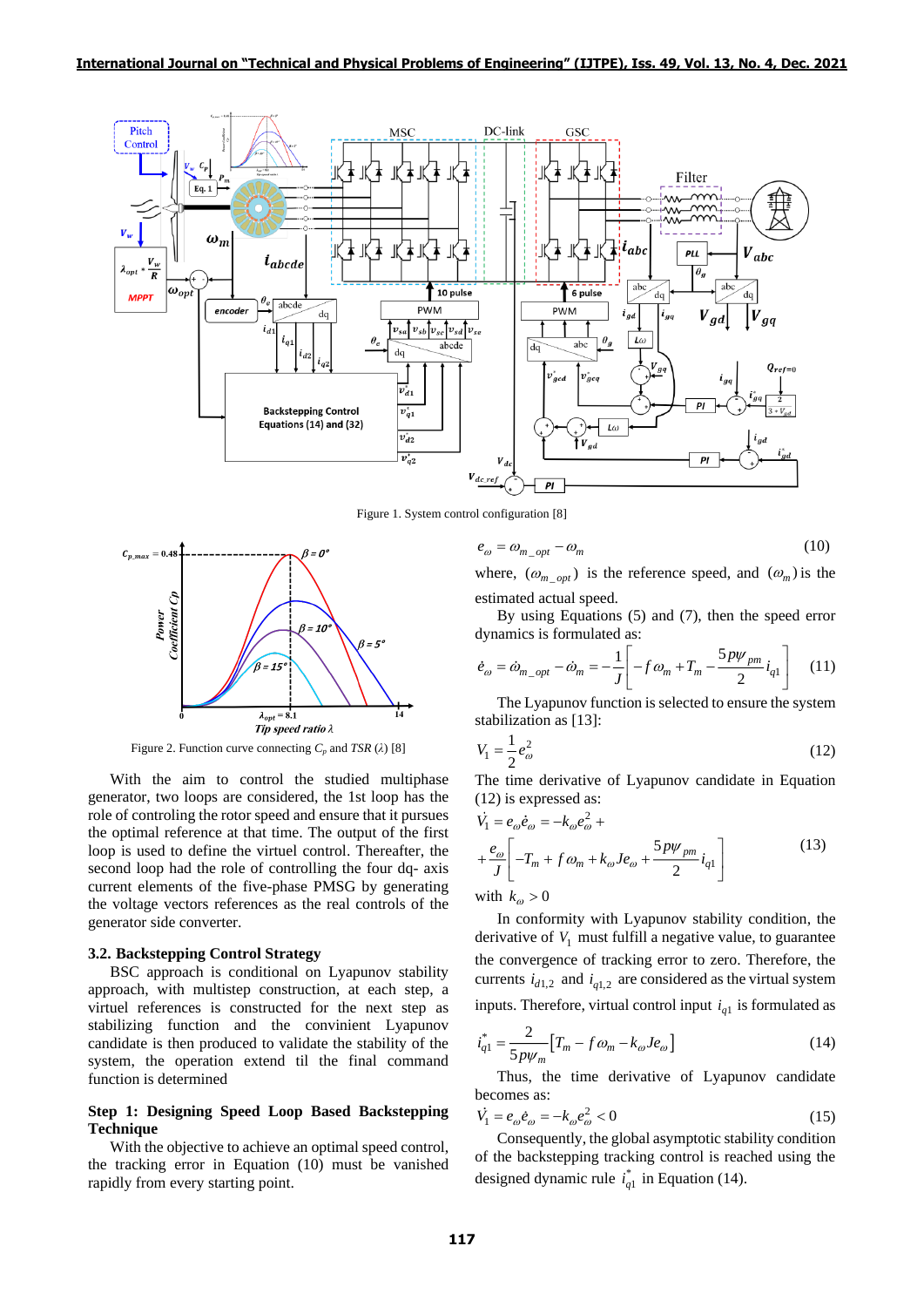## **Step 2: Designing the Five-Phase Current Loop Based Backstepping Technique**

To reach the optimal tracking, the virtual control rules  $[i_{q1} i_{d1} i_{q2} i_{d2}]$  are used to extract the real control rules  $\left[ v_{q1} v_{d1} v_{q2} v_{d2} \right]$ . The five-phase PMSG current errors are formulated as the following:

$$
e_{d,12}(t) = \left[\ddot{i}_{d,12}^*(t) - \dot{i}_{d,12}(t)\right]
$$
 (16)

$$
e_{q,12}(t) = \left[e_{q,12}^*(t) - e_{q,12}(t)\right]
$$
\n(17)

By merging Equations (3) and (4) , then :

$$
\frac{di_{d1}}{dt} = -\frac{R_s}{L_s}i_{d1} + \omega_e i_{q1} + \frac{1}{L_s}V_{d1}
$$
\n(18)

$$
\frac{di_{q1}}{dt} = -\frac{R_s}{L_s}i_{q1} - \omega_e i_{d1} - \frac{\psi_{pm}\omega_e}{L_s} + \frac{1}{L_s}V_{q1}
$$
(19)

$$
\frac{di_{d2}}{dt} = -\frac{R_s}{L_s}i_{d2} + 3\omega_e i_{q2} + \frac{1}{L_s}V_{d2}
$$
\n(20)

$$
\frac{di_{q2}}{dt} = -\frac{R_s}{L_s}i_{q2} - 3\omega_e i_{d2} + \frac{1}{L_s}V_{q2}
$$
\n(21)

By using Equations  $(18)$ ,  $(19)$ ,  $(20)$  and  $(21)$ , the time derivative of current errors can be expressed as:

$$
\dot{e}_{d1} = -\frac{1}{L_s} \left[ -R_s i_{d1} + L_s \omega_e i_{q1} + V_{d1} \right]
$$
 (22)

$$
\dot{e}_{d2} = -\frac{1}{L_s} \Big[ -R_s \dot{i}_{d2} + 3L_s \omega_e \dot{i}_{q2} + V_{d2} \Big] \tag{23}
$$

$$
\dot{e}_{q2} = -\frac{1}{L_s} \Big[ -R_s \dot{t}_{q2} - 3L_s \omega_e \dot{t}_{d2} + V_{q2} \Big] \tag{24}
$$

$$
\dot{e}_{q1} = \frac{di_{q1}^*}{dt} - \frac{1}{L_s} \Big[ -R_s i_{q1} - L_s \omega_e i_{d1} - \psi_{pm} \omega_e + V_{q1} \Big] \tag{25}
$$

Equation (25) can be developed by using Equations (10) and (14) as the following:

$$
\dot{e}_{q1} = \frac{2[f - k_{\omega}J]}{5p\psi_{pm}} \dot{e}_{\omega} + \n+ \frac{1}{L_s} \Big[ R_s i_{q1} + L_s \omega_e i_{d1} + \psi_{pm} \omega_e - V_{q1} \Big]
$$
\n(26)

Moreover, assisted by Equations (14) and (17), the speed error dynamics in Equation (11) is reformulated as:

$$
\dot{e}_{\omega} = \frac{1}{J} \left[ -k_{\omega} J e_{\omega} - \frac{5p\psi_{pm}}{2} e_{q1} \right]
$$
 (27)

Thus, Equation (26) became:

$$
\dot{e}_{q1} = \frac{2[f - k_{\omega}J]}{5pJ\psi_{pm}} \left[ -k_{\omega}Je_{\omega} - \frac{5p\psi_{pm}}{2}e_{q1} \right] + \n+ \frac{1}{L_{s}} \left[ R_{s}i_{q1} + L_{s}\omega_{e}i_{d1} + \psi_{pm}\omega_{e} - V_{q1} \right]
$$
\n(28)

A novel Lyapunov candidature is elected in order to control the system using the voltage vectors that are considered as the real control references:

$$
V_2 = \frac{1}{2}e_{\omega}^2 + \frac{1}{2}e_{q1}^2 + \frac{1}{2}e_{d1}^2 + \frac{1}{2}e_{q2}^2 + \frac{1}{2}e_{d2}^2
$$
 (29)

Equation (29) derivative is developed as the following:

$$
\dot{V}_1 = e_{\omega}\dot{e}_{\omega} + e_{q1}\dot{e}_{q1} + e_{d1}\dot{e}_{d1} + e_{q2}\dot{e}_{q2} + e_{d2}\dot{e}_{q2}
$$
(30)

Thus, using Equations (22), (23), (24), (27) and (28), the following equation is revealed:

$$
\dot{V}_{1} = -k_{q1}e_{q1}^{2} - k_{d1}e_{d1}^{2} - k_{q2}e_{q2}^{2} - k_{d2}e_{d2}^{2} - k_{\omega}e_{\omega}^{2} +
$$
\n
$$
+ \frac{e_{q1}}{L_{s}} \left[ \frac{2L_{s}}{5pJ\psi_{pm}} \left[ f - k_{\omega}J \right] \left( -k_{\omega}Je_{\omega} - \frac{5p\psi_{pm}}{2}e_{q1} \right) \right]
$$
\n
$$
+ \frac{e_{q1}}{L_{s}} \left[ +R_{s}i_{q1} + L_{s}\omega_{e}i_{d1} + \psi_{pm}\omega_{e} - V_{q1} + k_{q1}L_{s}e_{q1} \right]
$$
\n
$$
+ \frac{5L_{s}p\psi_{pm}}{2J}e_{\omega}
$$
\n
$$
+ \frac{e_{d1}}{L_{s}} \left[ R_{s}i_{d1} - L_{s}\omega_{e}i_{q1} - V_{d1} + k_{d1}L_{s}e_{d1} \right] +
$$
\n
$$
+ \frac{e_{q2}}{L_{s}} \left[ R_{s}i_{q2} + 3L_{s}\omega_{e}i_{d2} - V_{q2} + k_{q2}L_{s}e_{q2} \right] +
$$
\n
$$
+ \frac{e_{d2}}{L_{s}} \left[ R_{s}i_{d2} - 3L_{s}\omega_{e}i_{q2} - V_{d2} + k_{d2}L_{s}e_{d2} \right]
$$
\n(31)

where,  $k_{q1}$ ,  $k_{d1}$ ,  $k_{q2}$ ,  $k_{d2}$  are positive constants.

With the aim to secure the studied system stability,  $(V_2)$  derivative must satisfy a negative value. Thus, fivephase PMSG reference control voltages are proposed as: \*

$$
v_{d1} = R_s i_{d1} - L_s \omega_e i_{q1} + k_{d1} L_s e_{d1}
$$
  
\n
$$
v_{q1}^* = \frac{2L_s}{5pJ\psi_{pm}} \Big[ f - k_\omega J \Big] \Big( -k_\omega J e_\omega - \frac{5p\psi_{pm}}{2} e_{q1} \Big) +
$$
  
\n
$$
+ k_{q1} L_s e_{q1} - \frac{5L_s p\psi_{pm}}{2J} e_\omega + R_s i_{q1} + L_s \omega_e i_{d1} + \psi_{pm} \omega_e \quad (32)
$$
  
\n
$$
v_{d2}^* = R_s i_{d2} - 3L_s \omega_e i_{q2} + k_{d2} L_s e_{d2}
$$
  
\n
$$
v_{q2}^* = R_s i_{q2} + 3L_s \omega_e i_{d2} - V_{q2} + k_{q2} L_s e_{q2}
$$

### **4. GRID SIDE CONVERTER CONTROL**

The GSC control is responsible for supervising the transmitted energy toward the interconnected electrical grid, and guaranteeing that is proportional to the load, by eliminating the reactive power and ensuring Unity Power Factor. The implemented control in this paper is the voltage-oriented control (VOC), through two series of control loops that are responsible for adjusting the DC link voltage, as well as forcing the dq-axis grid current components to follow their references.

With the aim to express the voltage equations of Utility Grid, dq-axis reference frame representation is used [8]:

$$
\begin{bmatrix} V_{\text{gcd}} \\ V_{\text{geq}q} \end{bmatrix} = \begin{bmatrix} R_g \end{bmatrix} \begin{bmatrix} i_{gd} \\ i_{gq} \end{bmatrix} + \begin{bmatrix} L_g \frac{di_{gd}}{dt} - L_g \omega_g i_{gq} \\ L_g \frac{di_{gd}}{dt} + L_{dg} \omega_g i_{gd} \end{bmatrix} + \begin{bmatrix} V_g \\ 0 \end{bmatrix}
$$
(33)

*Vg* expresses the voltage element in direct axis.

 $i_{gd}$ ,  $i_{gq}$  express the current elements.

 $L_g$  and  $R_g$  denote the resistor–inductor circuit network.

 $V_{\text{gcd}}$ ,  $V_{\text{geq}}$  denote the GSC voltage elements.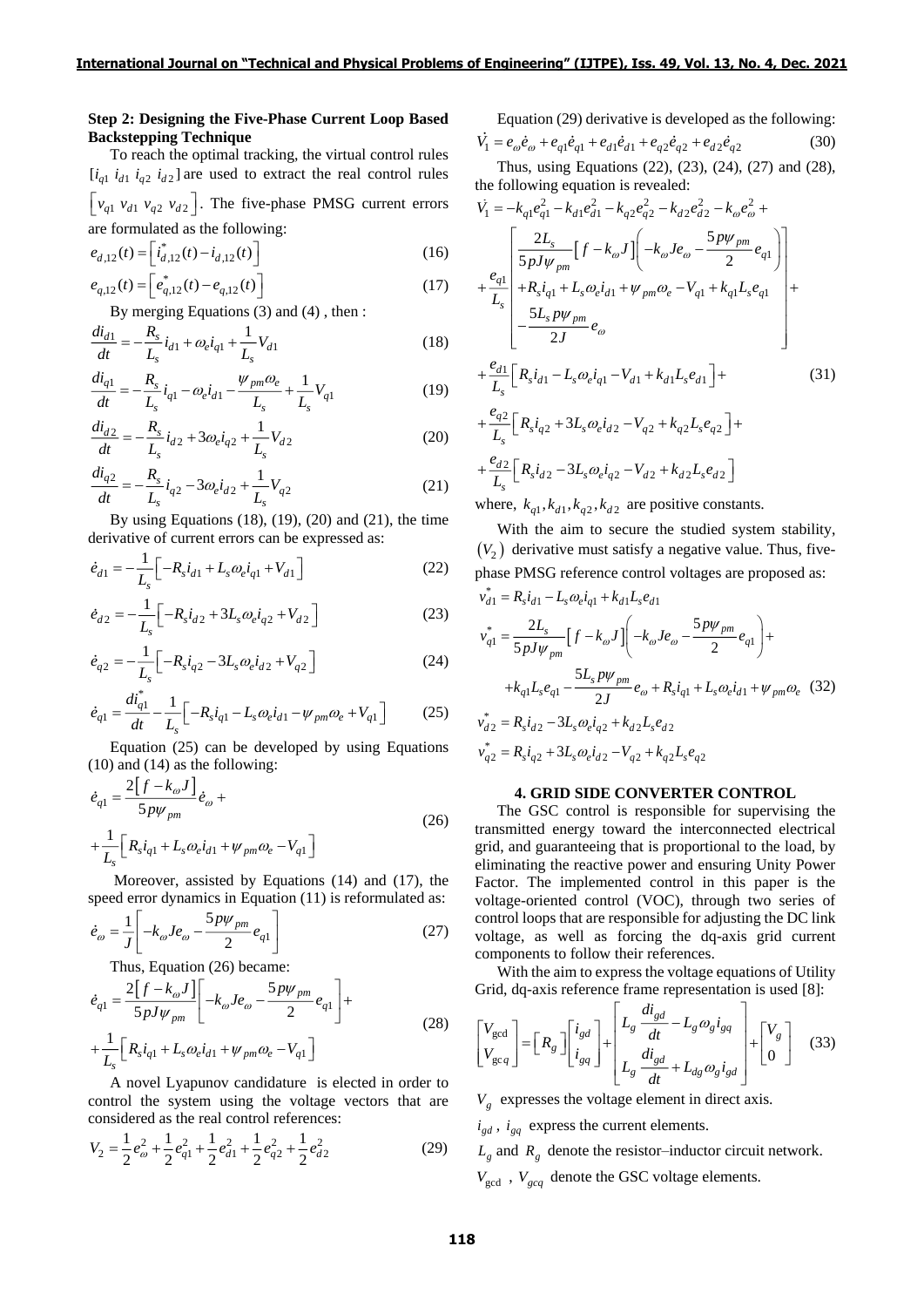The objective of this control is to conserve the dc link voltage along a constant level, in addition to ensuring the flow of electrical energy into the grid with high effeciecy. .As shown in Equation (34) and (35) , active and reactive powers are controlled by controlling the dq-axis grid current elemetns respectively.

$$
P = \frac{3}{2} V_{gd} i_{gd} \tag{34}
$$

$$
Q = \frac{3}{2} V_{gd} i_{gq} \tag{35}
$$

# **5. SIMULATION RESULTS**

The results of this study are extracted by using MATLAB/Simulink with the intention of validating the assumptions about the dominance of the suggested BSC strategy in enhancing the studied five-phase PMSG based variable wind turbine. The revealed advantages in terms of steady stat error, speed of tracking, robustness and efficiency are compared to the classical SMC and PI controllers. Moreover, the proposed system is associated with a healthy utility grid with the purpose of transmitting electrical energy with Unity power Factor. Thus, VOC control has been implemented in this paper. Additionally, the used PLL of the grid comes with a view to achieve the network synchronization. Table 1 exhibits the designed five-phase PMSG parameters.

Table 1. Wind turbine system parameters [8], [14]

| Rated power          | 1.5 MW                 |  |
|----------------------|------------------------|--|
| Turbine radius $(R)$ | 32.06                  |  |
| Rated WT speed       | $9.42$ rad/s           |  |
| Stator resistance    | $3.17 \text{ m}\Omega$ |  |
| Stator inductance    | $0.395$ mH             |  |
| PM flux linkage      | 1.48 Wb                |  |
| $C_{p \max}$         | 0.48                   |  |
| Pole pairs           | 48                     |  |
| <b>TSR</b>           | 8.1                    |  |
| inertia moment       | 35 000 N.m             |  |
| DC-link voltage      | 1150 V                 |  |
| Dc-link Capacitor    | $0.023$ F              |  |
| Grid side resistance | $0.6 \text{ m}\Omega$  |  |
| Grid side inductance | $0,165$ mH             |  |
| Grid voltage         | 575 V                  |  |
| Grid frequency       | 60 Hz                  |  |

# **5.1. Set-Point Tracking Ability Examination Using Step Wind Profile**

The First test of the proposed Backstepping control is implimented using under step change profile of wind speed as can be seen in Figure 3. The generator speed reaches its optimal value of (9.425 rad/s) whithin the rated wind speed of (12 m/s) after an average timing of (0.045) s), faster than the PI controller in reference [8]. Moreover, Figures 5 and 6 indicate the Mechanical power and the produced five-phase PMSG current, as documented, the current profile follows the wind speed path accurately, and the mechanical power is matching with the theorical optimal power. Therefoe the tracking requerement is achieved using the proposed BSC, and the system is fulfilling the best performance.



Figure 6. Generator five-phase current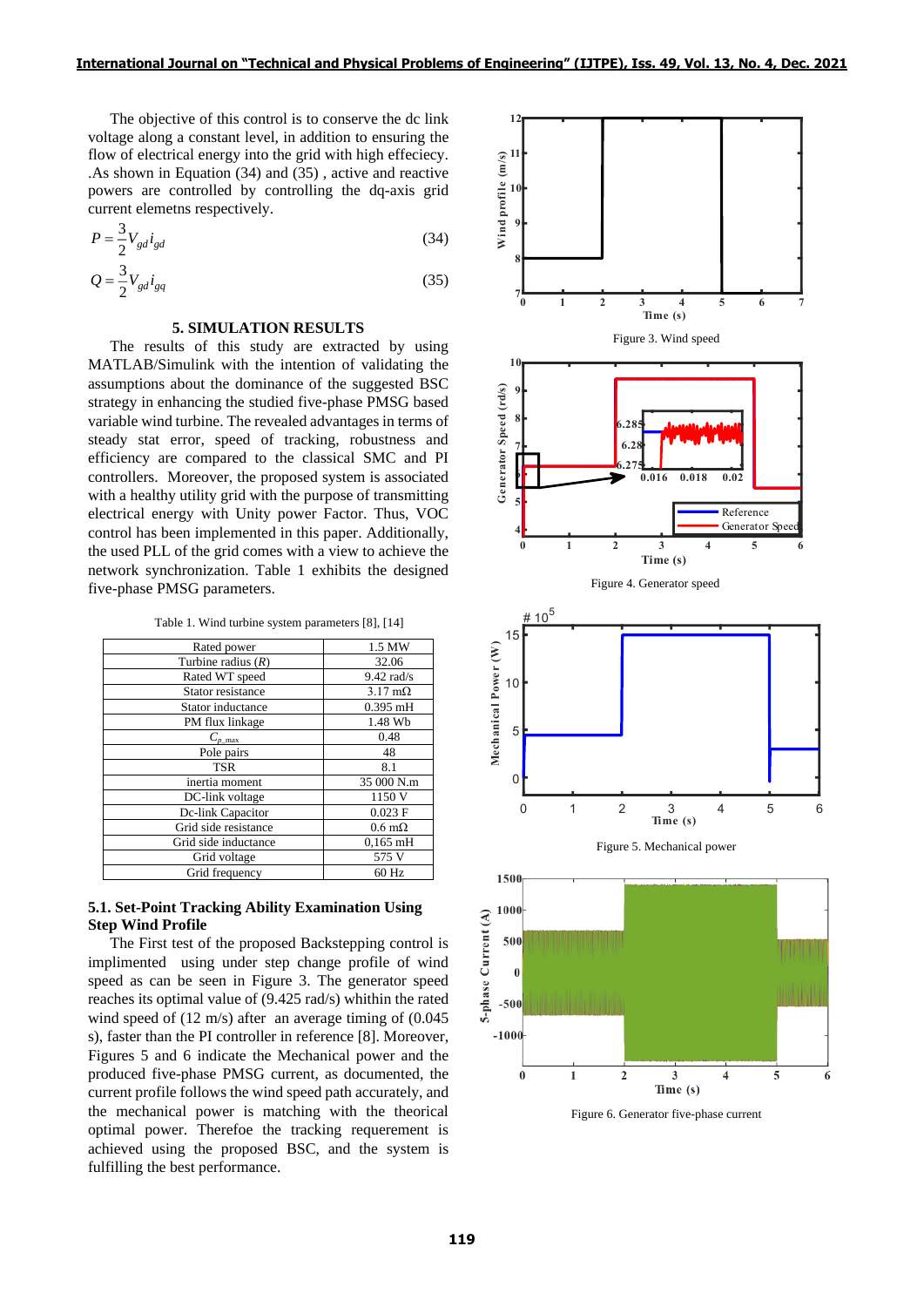## **5.2. Examination by Using Unpredictable Wind Speed Profile**

With the aim to confirm the suggested Backstepping control ability, and discover the efficacy and robustness rate, another simulation test is conducted in this study under an unpredictable Wind speed input. The results are shown in the following figures.



Figure 10. Close-up view of mechanical & electromagnetic torques











Figure 13. The DC-link Voltage

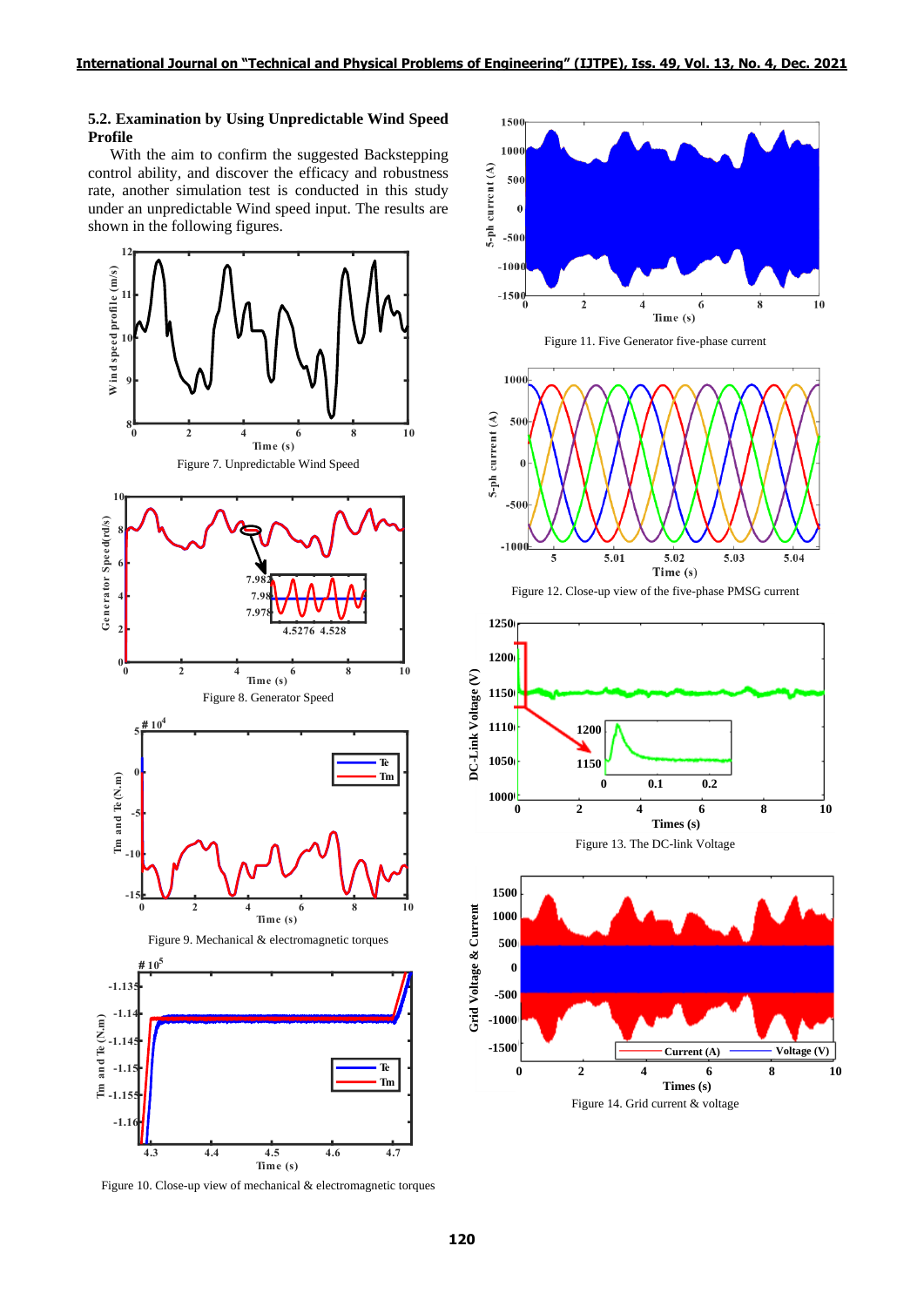

The PMSG velocity is displayed in Figure 8. The generator speed  $(\omega_m)$  is accurately tracking its desired reference ( $\omega_{m\_opt}$ ) at any moment. Hence, the suggested BSC based MPPT technique, offers a high performance against the unpredictable conditions of wind speed, and the wind turbine is working with an excellent achievement. That is to say the transformed energy by the turbine is optimized and the Power-Coefficient  $(C_p)$  is adjusted to reach its optimal value during the proposed test in this paper. On the other hand, the electromagnetic and the mechanical torques are matching during the course of simulation as Figures 9 and 10 demonstrates. Furthermore, Figure 11 and 12 exhibit the five-phase PMSG current that is obviously following the wind speed

switching losses can be considered negligible. Accordingly, the suggested BSC is achieving an excellent performance with reference to the tracking error, response time, and robustness.

The proposed (VOC) to monitor the grid side converter delivers a suitable efficiency. As it can be seen in Figure 13, the DC-bus voltage is fixed around (1150 V), with a small overshoot value of (70 V). Moreover, the grid side control allows the injection of the three-phase currents into the grid with an acceptable quality and harmonic distortion rate, which can be easy to notice in Figure 14 that shows the grid current and voltage that are on phase.

Finally, the injected electrical power into the grid in this study reached a rate of efficiency of 95.3%. The injected active and reactive powers profiles are shown in figure 15. The first observation to make is that the reactive power is kept around zero value during the whole simulation as it is planned, and the active power is following the mechanical power smoothly with high precision, with the existence of some normal oscillations due the large-scale power producing.

In order to validate the assumptions, the collected results after applying the constructed BSC in this study are compared with the classical PI control and the conventional sliding mode control. Table 2 summarizes the performance comparison, which can confirm that the backstepping approach improves the extracted power from the wind and offers faster tracking timing, smaller losses and lower steady-state error. These outcomes validate the supremacy of the BSC over other control approaches

Table 2. Efficiency of the studied strategies in different research of literature

| Technique                                       | Efficiency | Response time | Static errors (%) | performance |
|-------------------------------------------------|------------|---------------|-------------------|-------------|
| PI Controller, [8]                              | 86.2%      | 0.79 s        | 0.87%             | Low         |
| $(SMC)$ strategy, $[8]$                         | 91.14%     | $0.1$ s       | 0.335%            | Medium      |
| (Main paper) Backstepping Control, (Main paper) | 95.3%      | $0.045$ s     | 0.2%              | High        |

### **6. CONCLUSIONS**

path, with smooth and proportionate curves and the

This research is concerned with integrating a nonlinear robust backstepping strategy, with the aim of controlling a high power five-phase PMSG, installed in a variable WECS, interconnected to a healthy grid. The proposed system architecture is detailed during the different sections of this paper. Two tests have been applied in this study to display the benefits of the BSC control. A first test using step change test is used to examine the tracking speed ability, then, an unpredictable profile of the wind speed is used to validate the entire system under the suggested BSC monitoring. The results are clearly at high rate of efficiency compared to other types of control in terms of speed, static error lowering and robustness. Moreover, the stability of backstepping control is ensured by applying Lyapunov function. The revealed results are matching with the proposed assumptions in this paper, which demonstrates that the BSC approach enhances the wind turbine performance, regardless the fast speed changes of the wind. Besides that, the grid side converter is controlled with high efficiency using the proposed grid control, and the active power flow is guaranteed with Unity Power Factor.

#### **REFERENCES**

[1] F. Kaytez, M.C. Taplamacioglu, M. Ari, "Investigation of The Relationship Between Solar and Wind Power Development in Electrical Grids and Cost Changes in The Related Technologies", International Journal on Technical and Physical Problems of Engineering (IJTPE), Issue 42, Vol. 12, No. 1, pp. 99-104, March 2020.

[2] K. Karthi, R. Radhakrishnan, J. M. Baskaran, L. Sam Titus, "A Review of Maximum Power Point Tracking Controls and Wind Electric Generators", In International Conference on Inventive Research in Computing Applications, Coimbatore, pp. 1122-1126, 2018.

[3] S.E. Rhaili, A. Abbou, N. El Hichami, S. Marhraoui, "A New Strategy Based Neural Networks MPPT Controller for Five-phase PMSG Based Variable-Speed Wind Turbine". The 7th International Conference on Renewable Energy Research and Applications, Paris, 2018.

[4] Y.S. Kim, I.Y. Chung, S.I. Moon, "Tuning of the PI Controller Parameters of a PMSG Wind Turbine to Improve Control Performance under Various Wind Speeds", Energies, Vol. 8, No. 2, pp. 1406-1425, 2015.